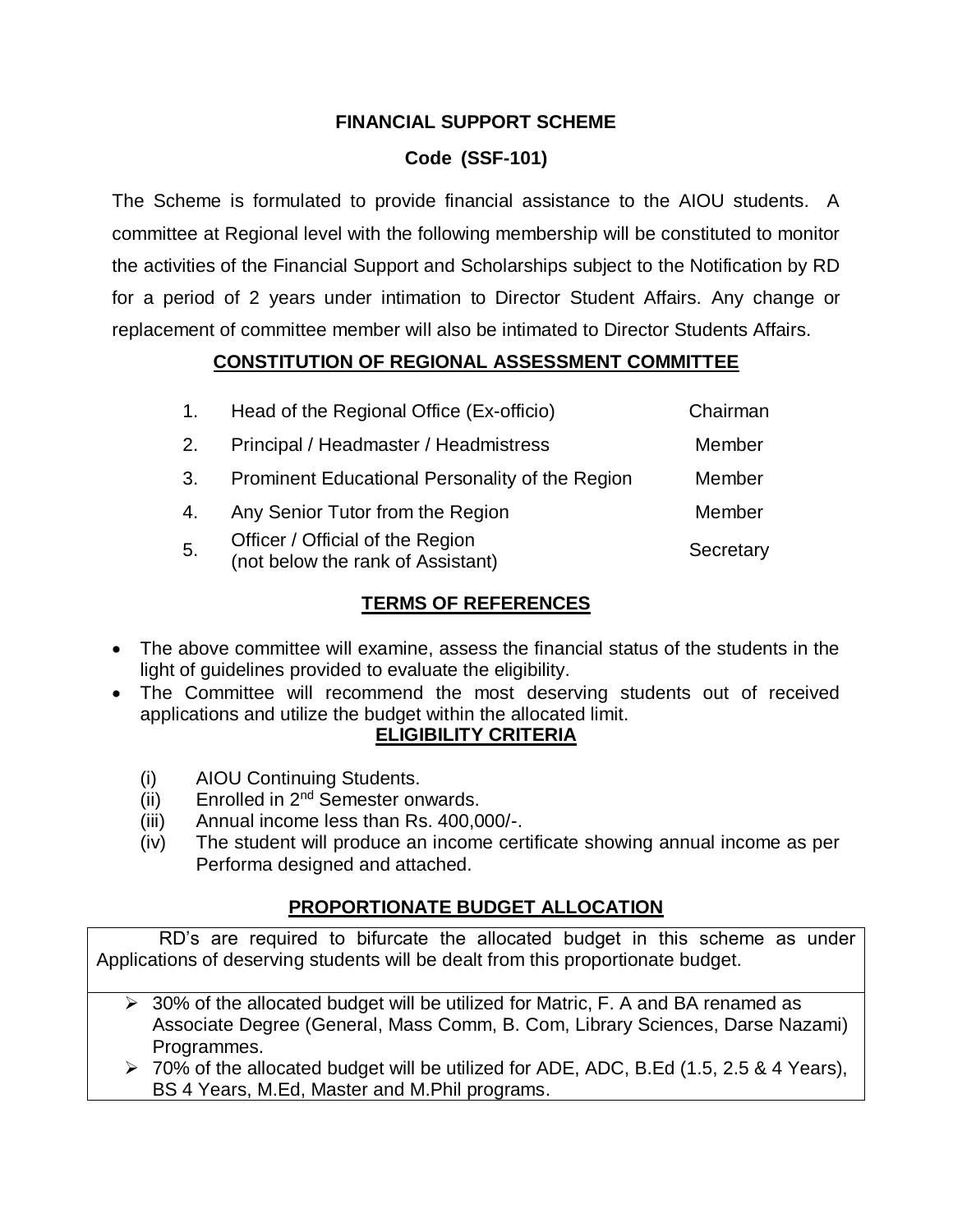$\triangleright$  In case result of previous immediate semester has not been declared then the result of semester previous then immediate semester will be considered. But this condition will not apply on 2<sup>nd</sup> semester student.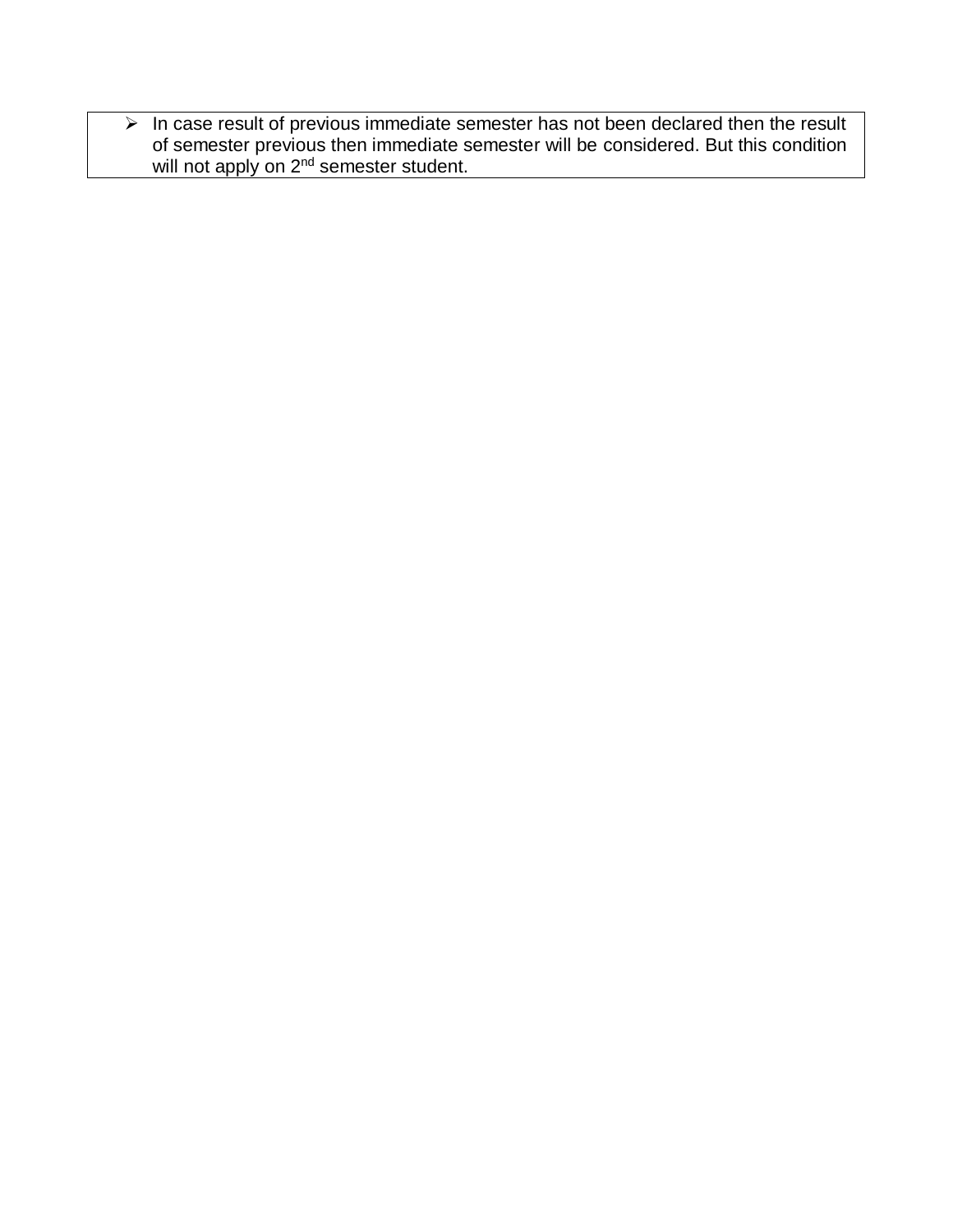## **Semester-Wise Financial Assistance Limit**

 The fee concession pattern to students who will apply in this category be applicable as per given below ratio/rates. It is further added that as per up-gradation of the previous schemes the facility will be available for  $2^{nd}$ ,  $3^{rd}$ ,  $4^{th}$  semester for Matric/FA and BA renamed on Associate Degree Programmes (General, Mass Comm. B.Com. Library Science. Darsi Nazmi) and  $2^{nd}$  to  $8^{th}$  semester for respective BS programmes for which fee concession will be requested. Details for M.Phil /MS and others have been mentioned below against each category.

|  |  |  | Detail will be as under |
|--|--|--|-------------------------|
|--|--|--|-------------------------|

| $Sr.$ #   | Program                                                                                                                                                 | <b>Concession</b>                                                                                                                                                                                                                                                                                                                                                 |
|-----------|---------------------------------------------------------------------------------------------------------------------------------------------------------|-------------------------------------------------------------------------------------------------------------------------------------------------------------------------------------------------------------------------------------------------------------------------------------------------------------------------------------------------------------------|
| А.        | Matric / F.A or equivalent level<br>and B.A renamed Associate<br>(Arts,<br>Degree programme<br>Mass Comm. B.Com. Library<br>Science. Darsi Nazmi.       | Full Fee waiver from 2 <sup>nd,</sup> semester to<br>onward.<br>Student is required to get passing marks<br>in the result of Previous immediate<br>seeking<br>for<br>Financial<br>semester<br>Assistance in 3 <sup>rd</sup> and fourth semester. If<br>student fails to obtain requisite passing<br>marks scholarship will be suspended for<br>upcoming semester. |
| <b>B.</b> | ADE/ADC (2 years Duration) or<br>Equivalent B.Ed (1.5, 2.5 & 4<br>Years)/BS(4 years Program)/<br>Master or equivalent level                             | 35% of the Semester Fee from 2 <sup>nd</sup><br>$\bullet$<br>semester to onward.<br>Subject to the passing marks in the result<br>of previous immediate semester.<br>If student fails to obtain requisite passing<br>marks, scholarship will be suspended for<br>upcoming semester                                                                                |
| C.        | M. Phil / MS or equivalent level                                                                                                                        | 35% of the semester fee in 2 <sup>nd</sup> semester                                                                                                                                                                                                                                                                                                               |
| D.        | Ph.D / All kind of Short Courses<br>Diploma<br>and<br>certificate<br>courses Step Courses / Non<br><b>Credit Courses / French Online</b><br>/ Open Tech | Nil                                                                                                                                                                                                                                                                                                                                                               |

**Modus Operandi for full fee waiver**

- **A. Matric, F.A and BA renamed as Associate Degree or equivalent level**
	- 1. All applicants are required to have prescribed full load of courses offered for a particular semester
	- 2. All forms will be submitted to RD's concerned by students **first time** with complete required documents.
	- 3. RD's now will issue schedule for conduct of Meeting of Regional Assessment Committee (RAC) convenient to them under intimation to DSA and DRS but that schedule should be one week earlier from the last date/closing date of admissions.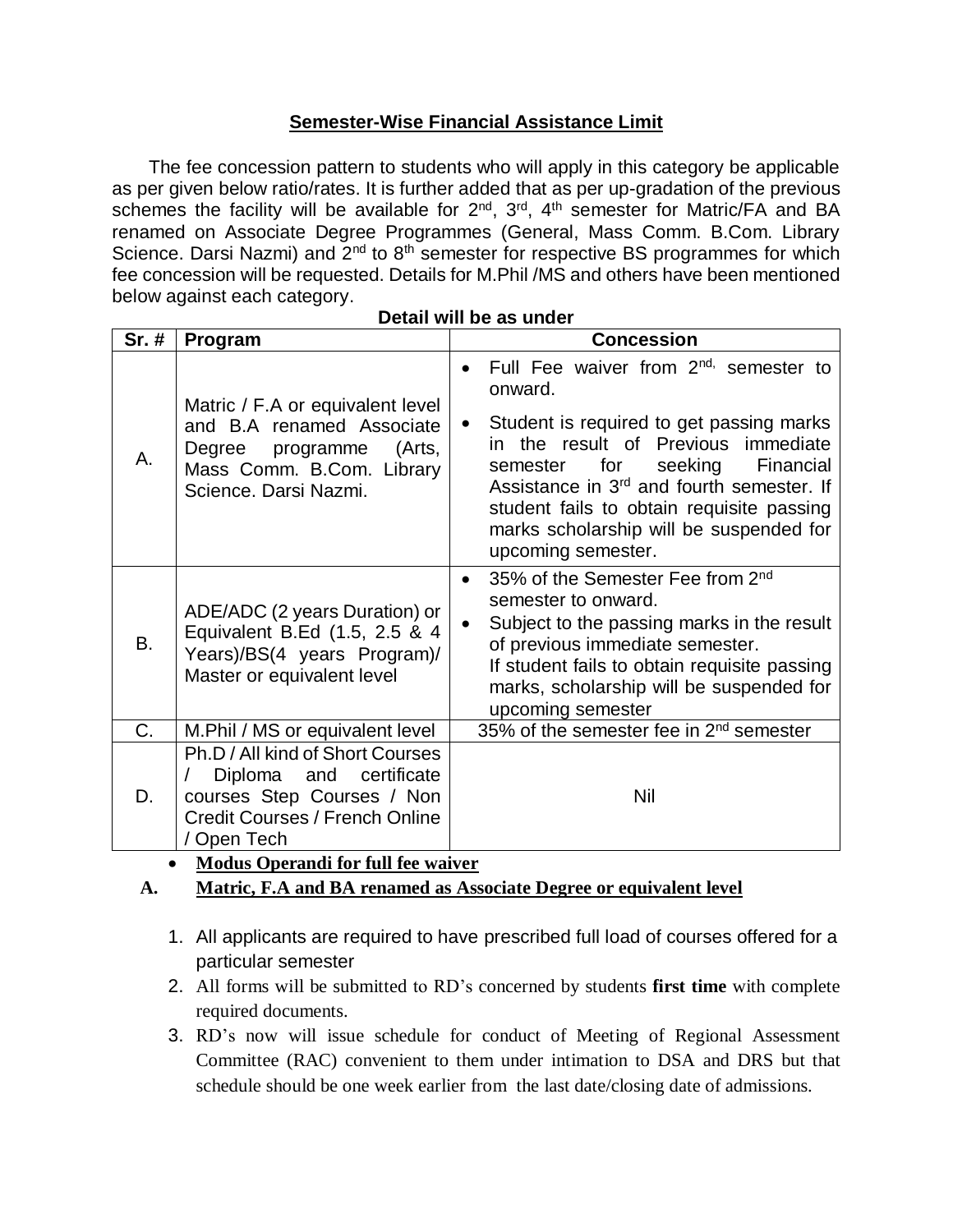- 4. Students falling in the category (who have availed facility of full fee waiver) will not be called in Region for 3<sup>rd</sup> and 4<sup>th</sup> semester for fee concession. Once the student has been declared eligible for grant of fee concession in (SSF-101) in Matric/FA/Associate Degree (Arts, Mass Comm, B. Com, Library Science, Darsi Nazmi Programmes), he will not appear before RAC in upcoming/remaining semesters for seeking fee concession.
- **Regions will process fee concession forms in two phases**
- **Phase-1 continuing forms**.
- RDs, at the start of Admissions will intimate all the students through SMS, letter, phone call and e-mail (who have already availed this facility in previous semester and this record is lying in the region) to visit/contact the regional office for depositing their continue form duelly filled by student with entering desired course codes in that semester. Student after receiving the SMS from RD, will either send his continue form through Dak , or he will visit Regional office and will apply on line and copy of online continue admission form will be deposited to RD and RD will further process it to Director Admission.
- This activity will be completed by RD with in 10 to 15 days after the admission advertisement appears in newspapers to avoid further delay and enabling Director Admission to complete admission well in time.
- The list of continuing students will be forwarded to Director Admission whether it belongs to zero porting or fee challans generated after the grant of 35% or 50% fee concession.
- RD will send copy of the same of DSA.
- Director Admission will provisionally complete the Admission process.
- Director ICT will provide the access to DSA for making the confirmation of admission of students.
- DSA will tally these confirmed admissions with already available list sent by RD and place the same before the Advisory committee. The said list after the recommendation of Advisory committee and final approval of the Competent Authority will be sent to Treasurer for onward transfer of funds.
	- 1. The students once availed the facility after completing all codal formalities will not submit their fee concession application for remaining semesters throughout the programme.
	- 2. RD concerned will intimate all the student through SMS for depositing remaining fee of next semester. He will also provide them system generated Challan From.
	- 3. Director ICT will provide access to RD for downloading of remaining fee system generated challan. Student will deposit the requisite fee and hand over the copy to Regional office and Regional office will prepare list of such students and forward to Director Admission. Copy of the same will also be provided to DSA.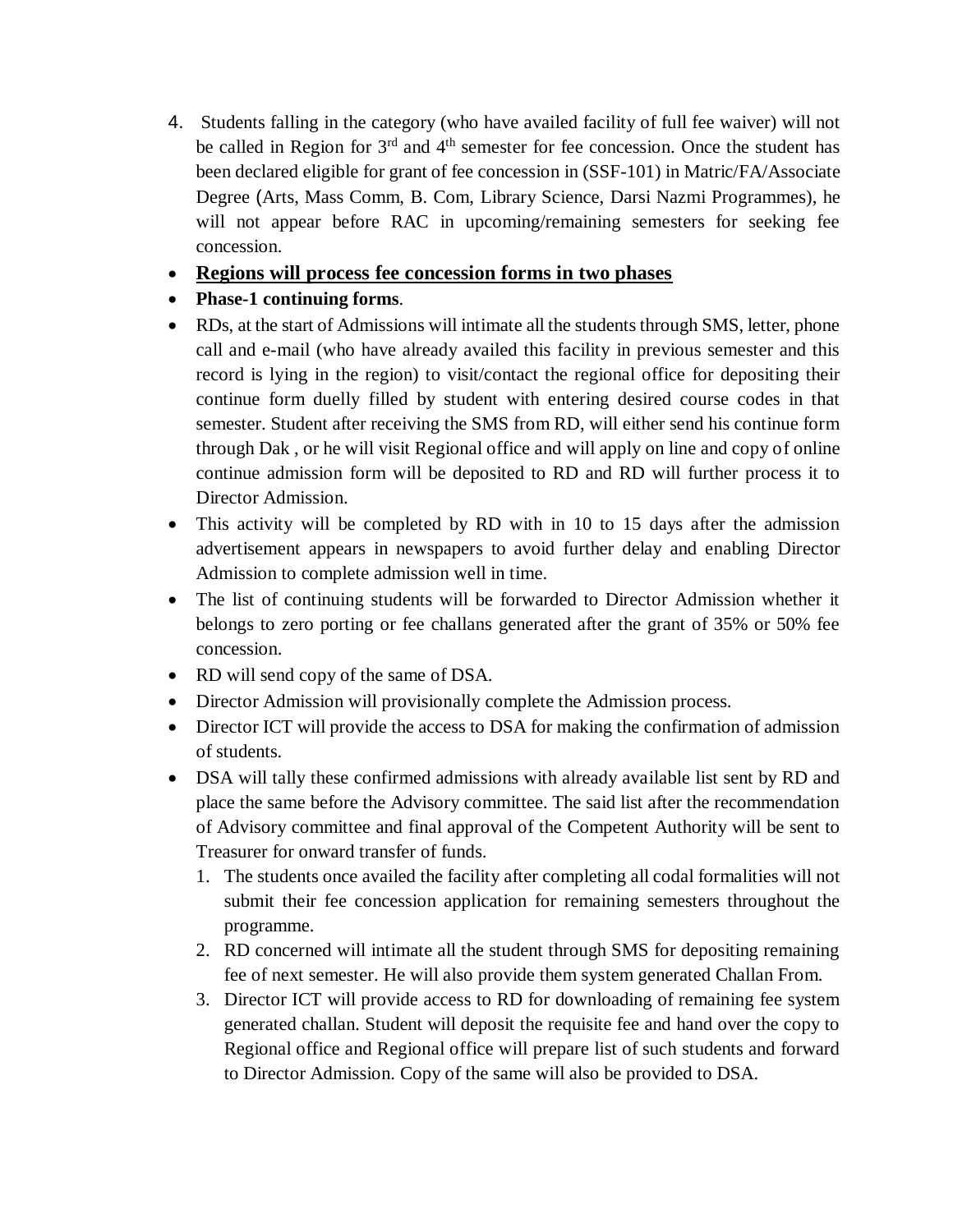- 4. RD concerned and DSA will be responsible to maintain the record of all such students who availed facility first time. (Semester wise and programme wise).
- 5. Director Admission with help of ICT/Treasurer will verify the fee deposited by student and will process the admission.
- 6. DSA will examine the list and place it before Advisory committee for consideration and recommendation of committee for approval of Competent Authority and forward to Treasurer for onward transfer of funds.

### **2 nd Phase (Fresh Fee Concession forms)**

In the  $2<sup>nd</sup>$  Phase RD will issue a schedule for receiving the forms from these students who are applying for fee concession for Frist time. In these cases, the Schedule should be one week earlier form the last date of admission/closing date. All such students will appear before RAC for their assessment and Final recommendations. The programme wise/semester wise record of such students will also be maintained separately by RD. The list of such students with complete record in all respects will be send by RD to DSA. DSA will process them accordingly.

- 1. RAC and staff of RD's will be responsible to check the Eligibility Criteria of student before recommending such forms to Director Admission.
- 2. Incomplete forms will not be entertained. In case of non-admission of student, concerned RD will be responsible.
- 3. RD's are not allowed to cross the limit of allocated budget in any case. However, keeping in view the number of applications in any particular scheme where students are not in sufficient number, RD can utilize the remaining fee of one scheme for other Financial scheme where students trend seems to be increasing or number of deserving applications more than available funds.
- 4. The prescribed forms complete in all respects will also be stamped by RD concerned to keep their identification as Financial Assistance forms.
- 5. In case of any objection, Director Admission/DSA will return the forms to RD concerned. RD will further contact the student to meet the deficiency.

### **B. Modus Operandi of 35% Fee waiver**

- 1. All the students will submit their requests on prescribed proforma along with all requisite documents to their concerned Regional office for **fee concession first time**.
- 2. Regional Director will prepare the schedule of conduct of Meeting of RAC and call the students as per schedule under intimation to DSA and DRS. The schedule should be one week earlier from the closing date of admission so that sufficient time is given to the rejected student for arrangement and deposit of fee.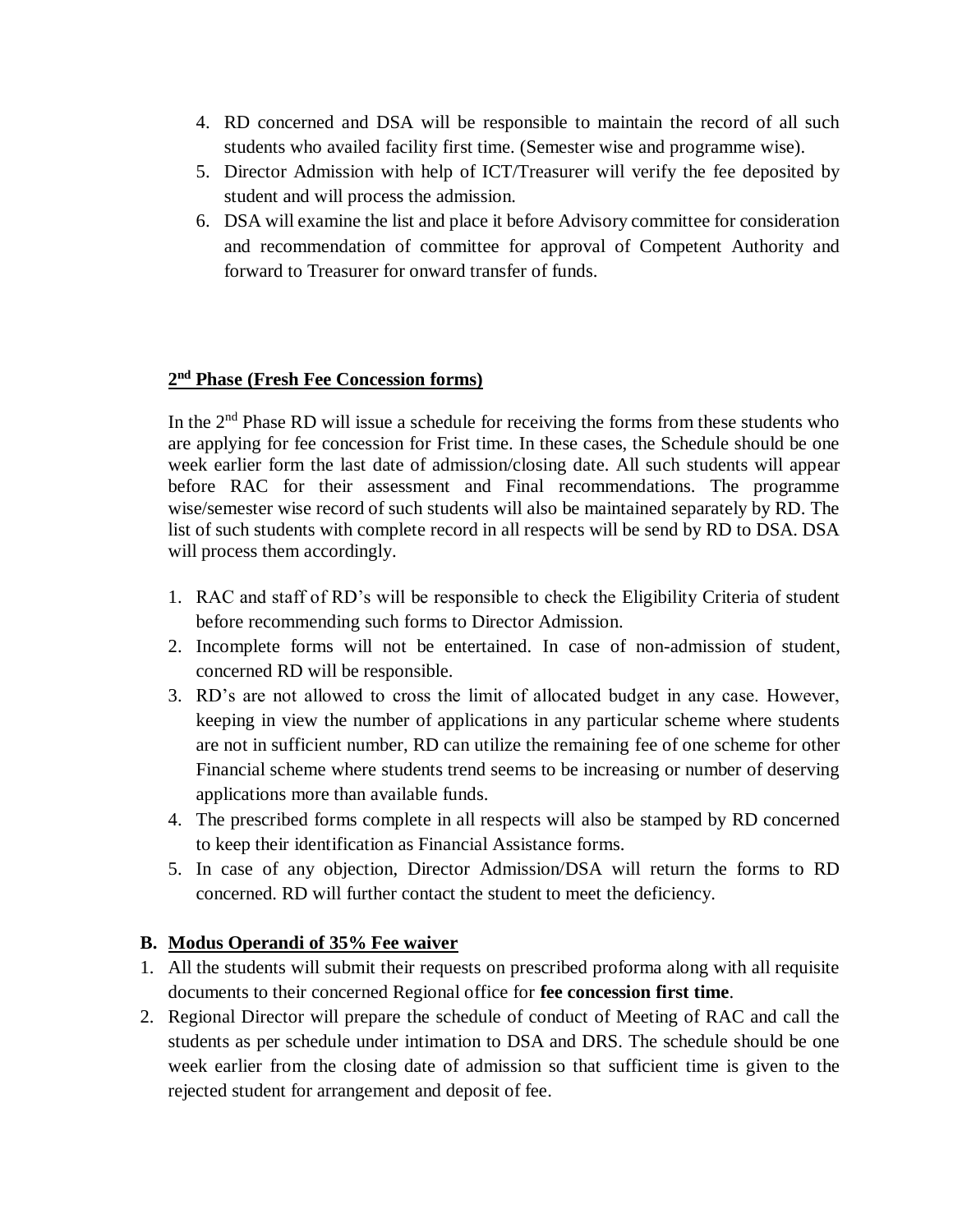- 3. The eligible students duly recommended by Regional Assessment Committee will be given system generated challan forms by RD's to deposit their remaining fee in prescribed branch of Banks/ telecommunication companies as per schedule.
- 4. Director ICT will give access to RD's for downloading remaining fee challans to be given to students.
- 5. RD concerned will prepare a comprehensive list of all those students who have been recommended for availing Financial Assistance (programme wise and semester wise)
- 6. RD concerned will stamp all the proformas and admission forms to keep their identification as Financial Assistance form.
- 7. RD's will forward this list along with prescribed proforma and other requisite documents to DSA. DSA will process this list accordingly.
- 8. Once the student has availed facility in this category, he will not apply for fee concession in next semester. His case will be processed by RD, however he will submit his continuing form to RD.

# **STANDARD OPERATING PROCEDURE**

- a) If the program consists of 4 semesters (Matric, F.A and BA renamed as Associate Degree or equivalent level) Fee concession will be granted for 2nd, 3rd and 4th semesters. Regions will maintain the record accordingly.
- b) Master Level (16 years education) programs with 4 semesters, the fee concession will be given for remaining three semesters except 1st semester at the rate of 35% of the semester fee.
- c) BS programs with 8 semesters the fee concession will be 35% of the semester for remaining seven semesters except 1st semester.
- d) The students of M.Phil / MS program will be eligible for fee concession only in the 2nd semester
- e) No Fee Concession for Thesis at any level.
- f) Submission of application for fee concession in their respective regions is mandatory for any student for the first time. No form for such fee concession will directly be submitted to DSA / Admission Department. Such forms if received will not be entertained.
- g) After strict examination and approval of Regional Assessment Committee, list of students awarded Financial Support will be displayed on the notice board of the Regional Office and same will be forwarded to DSA Department.
- **h)** Regions must strictly observe the eligibility criteria and level wise budget proportion. Regions will call the students to appear before the RAC for their assessment for first time only. **First come first award of scholarship practice may be avoided.**
- i) The student can obtain scholarship/financial support from one scheme only in the semester.